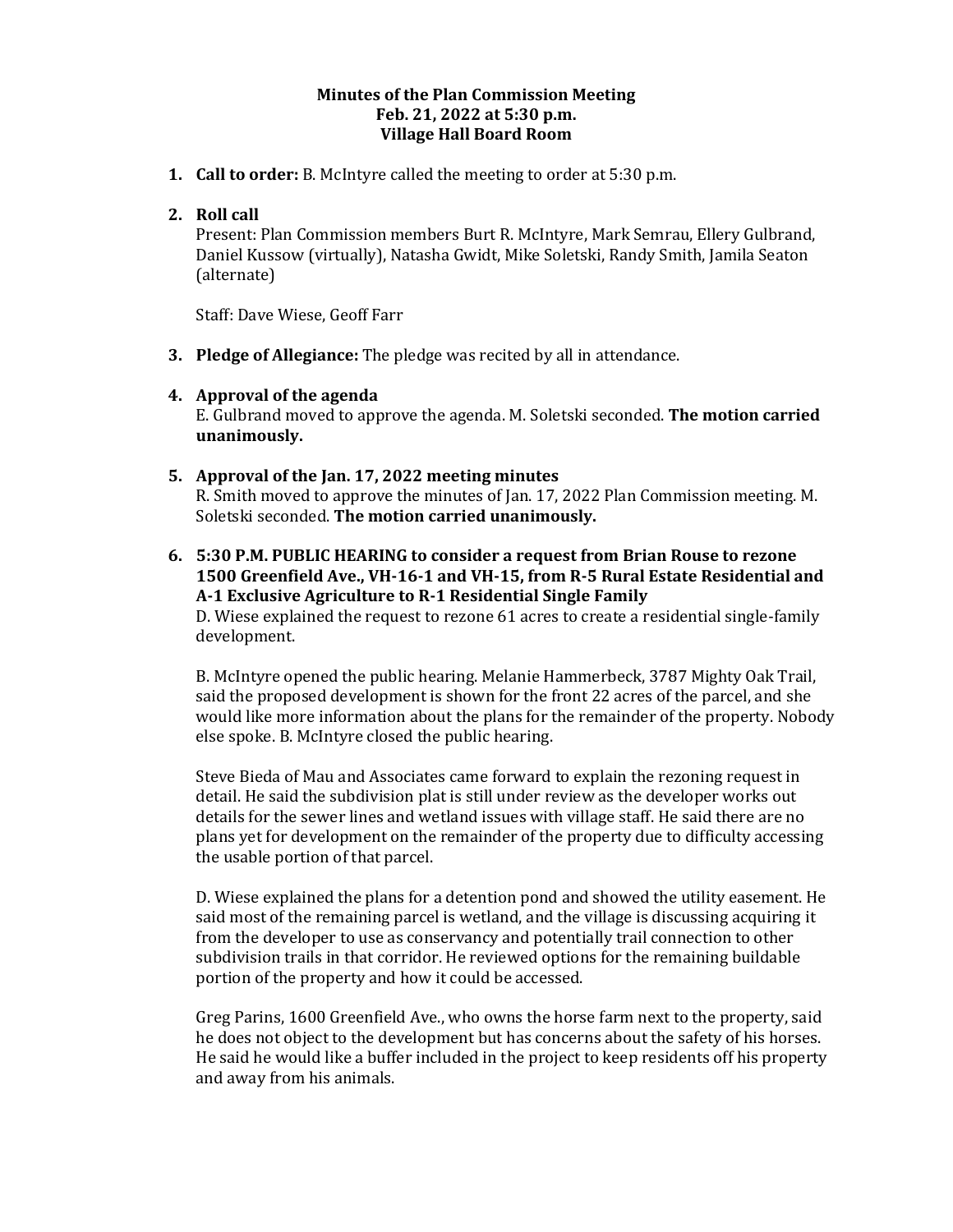**7. Action on the request to rezone 1500 Greenfield Ave., VH-16-1 and VH-15, to R-1 Residential Single Family** E. Gulbrand moved to approve the request to rezone 1500 Greenfield Ave., VH-16-1 and VH-15, from R-5 Rural Estate Residential and A-1 Exclusive Agriculture to R-1

Residential Single Family. M. Semrau seconded. **The motion carried unanimously.** 

**8. 5:40 P.M. PUBLIC HEARING to consider a request from Andrew Basten to rezone 2520 Shawano Ave., VH-495-8, from R-2 Residential Single-Family Duplex by Subdivision to R-1 Residential Single Family and R-3 Duplex to create one singlefamily lot and one duplex lot**

D. Wiese explained the request to rezone the property and the plan for a certified survey map to create two lots. He discussed the current zoning and the requirements and options for rezoning. Steve Bieda of Mau and Associates said the property is very large, and a duplex and single-family home development would provide the best and highest use for it.

B. McIntyre opened the public hearing. The following people spoke:

- Mike Goza, 2527 Shawano Ave., said he and his wife recently purchased the large lot across the street from the subject property. He said he was not expecting a duplex to go into the neighborhood.
- Jon Klaas, 2514 Shawano Ave., said he is concerned about drainage from the development onto his property. He also said he does not think the property is wide enough to support both homes.

B. McIntyre closed the public hearing. D. Wiese also noted that a letter was received from Joe and Paige Van Elzen, 2509 Shawano Ave., objecting to rezoning the parcel to duplex. They would like the area to remain zoned for single family.

G. Farr said the single-family property would have to maintain the existing drainage along the floodplain line shown on the certified survey map. The commission discussed.

# **9. Action on the request to rezone 2520 Shawano Ave., VH-495-8, to R-1 Residential Single Family and R-3 Duplex**

E. Gulbrand moved to deny the request from Andrew Basten to rezone 2520 Shawano Ave., VH-495-8, from R-2 Residential Single-Family Duplex by Subdivision to R-1 Residential Single Family and R-3 Duplex to create one single-family lot and one duplex lot. M. Semrau seconded. B. McIntyre called for a roll call vote on the motion to deny. *The motion to deny carried unanimously.* 

N. Gwidt moved to approve rezoning 2520 Shawano Ave., VH-495-8, to R-1 residential single family only. M. Soletski seconded. **The motion carried unanimously.**

### **10. Review and take action on a site plan for a family entertainment center at the northeast corner of Duck Creek Parkway and Woodman Drive, VH-2037, VH-2038, and VH-2039**

D. Wiese reviewed the proposed project for the site next to Woodman's that has been vacant for more than 20 years. Kip Coleman, the architect for the project, reviewed the site plan in detail, including the building orientation, parking, outdoor recreation area, and the indoor multi-use venue that includes bowling, a video arcade, movie theaters, and upstairs areas for mini-golf, axe throwing, duck pin bowling, event space, and bar and dining. He also explained the building design and aesthetics.